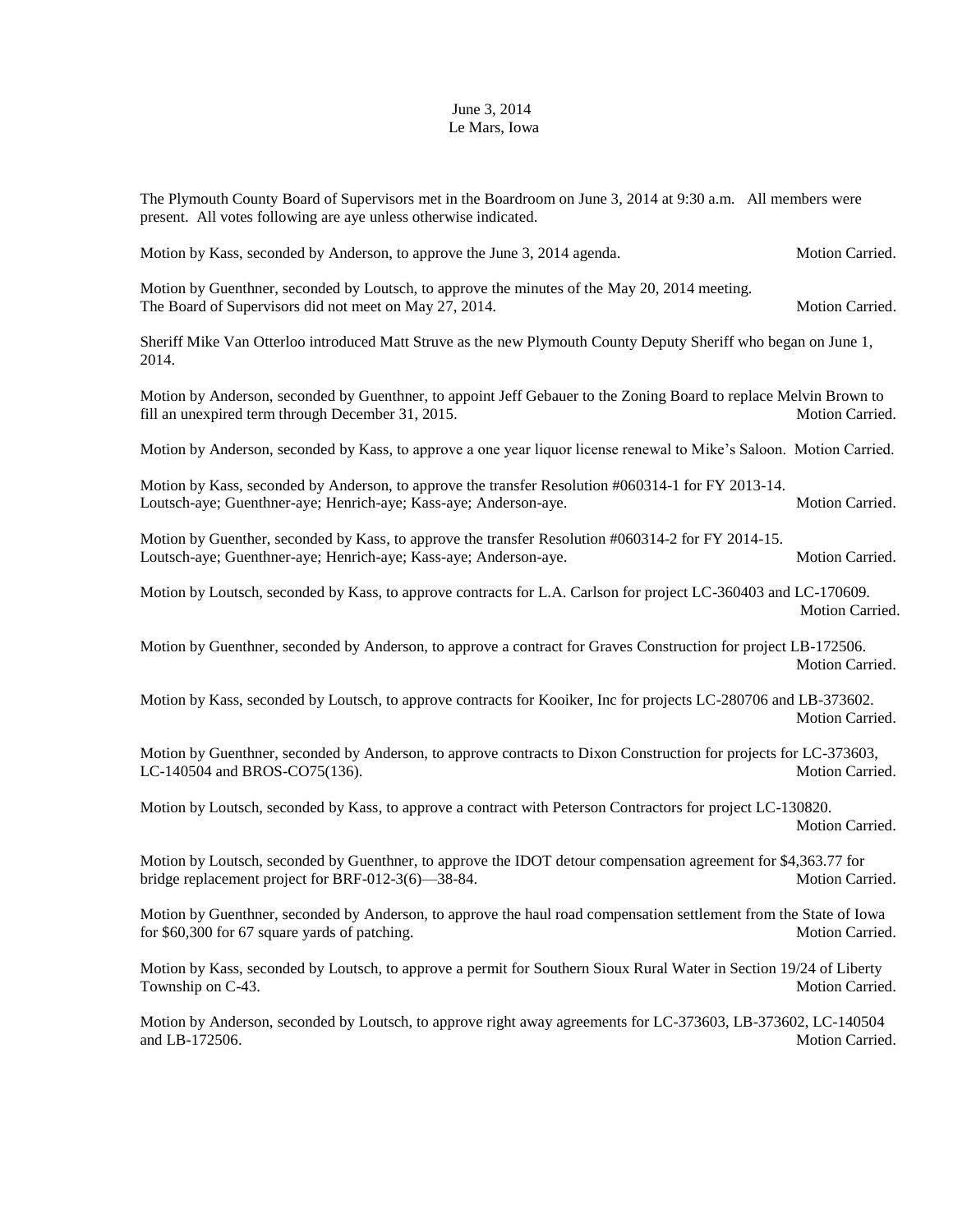Board approved the following claims per payroll dated 5-23-14:

| <b>GENERAL BASIC FUND</b>  |              | Matt Struve, wages               | \$ | 182.25    |
|----------------------------|--------------|----------------------------------|----|-----------|
| Steve Beeck, wages         | \$<br>483.56 | Employer withholdings            |    | 1,746.52  |
| Dan Dirks, wages           | 400.00       | Employee withholdings            |    | 1,119.13  |
| Diana Dowhower, wages      | 624.00       |                                  |    |           |
| DJ Kersbergen, wages       | 1,612.56     | VETERAN AFFAIRS CO. GRANT FUND   |    |           |
| Kerri Petersen, wages      | 653.66       | Wayne Thieman, wages             | S  | 582.40    |
| Connie Peterson, wages     | 468.93       | Employer withholdings            |    | 96.56     |
| Connie Pick, wages         | 360.96       | Employee withholdings            |    | 160.48    |
| Travis Ryan, wages         | 351.12       |                                  |    |           |
| Chris Stevenson, wages     | 275.00       | <b>SECONDARY ROAD FUND</b>       |    |           |
| Amanda Timmer, wages       | 797.28       | Employer withholdings            | \$ | 45,868.15 |
| Chelsey Van Roekel, wages  | 458.27       | Employee withholdings            |    | 21,601.27 |
| Gayle Walhof, wages        | 928.62       |                                  |    |           |
| Employer withholdings      | 1,202.33     | <b>ASSESSOR FUND</b>             |    |           |
| Employee withholdings      | 1,796.03     | Noelle Kneip, Board of Review    | \$ | 200.00    |
|                            |              | Rochelle Lundy, Board of Review  |    | 200.00    |
| <b>RURAL SERVICES FUND</b> |              | Janet Schroeder, Board of Review |    | 200.00    |
| Noel Ahmann, wages         | \$<br>653.26 | Warren Thompson, Board of Review |    | 200.00    |
| Pat Heissel, wages         | 350.00       | Employer withholdings            |    | 61.20     |
| Alan Lucken, wages         | 741.66       | Employee withholdings            |    | 62.20     |

Board approved the following claims per payroll dated 5-30-14:

| <b>GENERAL BASIC FUND</b>  |                 | <b>SECONDARY ROAD FUND</b>      |    |          |
|----------------------------|-----------------|---------------------------------|----|----------|
| Employer withholdings      | \$<br>69,616.73 | Employer withholdings           | \$ | 6,523.58 |
| Employee withholdings      | 36,767.27       | Employee withholdings           |    | 4,572.85 |
| <b>MH-DD SERVICES FUND</b> |                 | LOCAL EMERGENCY MANAGEMENT FUND |    |          |
| Employer withholdings      | \$<br>1,077.57  | Employer withholdings           | S  | 310.26   |
| Employee withholdings      | 761.73          | Employee withholdings           |    | 619.39   |
| <b>RURAL SERVICES FUND</b> |                 | <b>ASSESSOR FUND</b>            |    |          |
| Employer withholdings      | 4,727.59        | Employer withholdings           | \$ | 6,016.50 |
| Employee withholdings      | 2,659.83        | Employee withholdings           |    | 3,344.31 |

Board approved the following claims per warrant register dated 6-3-2014:

| <b>GENERAL BASIC FUND</b>                |          | Dept of Public Safety, gun permits<br>S   | 120.00    |
|------------------------------------------|----------|-------------------------------------------|-----------|
| Akron Hometowner, publications<br>\$.    | 642.95   | Drico Products, plaque                    | 38.00     |
| Scott Allen, insurance reimb.            | 500.00   | Dave Erdmann, insurance reimb.            | 500.00    |
| AmSan, supplies                          | 156.84   | Flags USA, flags                          | 149.00    |
| Craig Bartolozzi, insurance reimb.       | 460.80   | Floyd Valley Hosp., medical examiner fees | 121.00    |
| Cole Beitelspacher, cell phone allowance | 60.00    | Frontier, phone                           | 743.71    |
| Paul Betsworth, insurance reimb.         | 250.00   | Jolynn Goodchild, cell phone & mileage    | 93.12     |
| Bomgaars, supplies                       | 230.62   | Goveonnection, Norton Antivirus license   | 2,738.40  |
| Keri Borchers, insurance reimb.          | 500.00   | Kirk Hatting, insurance reimb.            | 307.40    |
| Brooks-Jeffrey Marketing, update website | 190.00   | IMWCA, 14-15 work comp premium            | 35,070.00 |
| Elizabeth Carroll, mileage               | 28.06    | Indoff, office supplies                   | 36.99     |
| CBM Food, inmate meals                   | 1.647.60 | Iowa Co Recorder's Assoc, registration    | 70.00     |
| DAB Turf, lawn application               | 32.40    | Iowa Law Enforcement, schooling           | 275.00    |
| DCI-SOR, training                        | 40.00    | ISCTA, registration                       | 10.00     |
|                                          |          |                                           |           |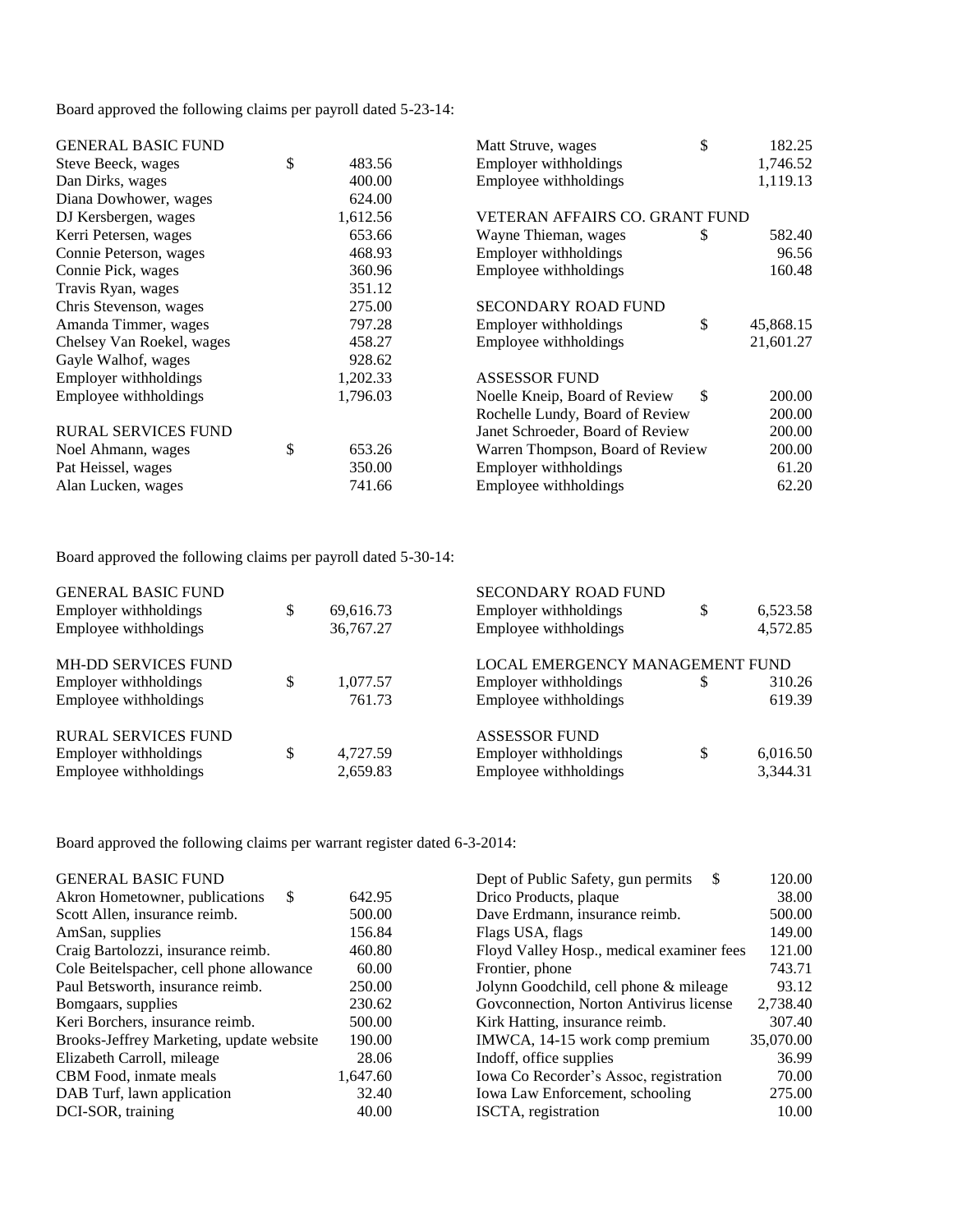| \$<br>Jack's Uniforms, uniforms                  | 550.40    | \$<br>762.00<br>Thomas DeBoer, property damages       |
|--------------------------------------------------|-----------|-------------------------------------------------------|
| Jeff Jurgensmeier, insurance reimb.              | 500.00    | Frontier, phone<br>353.97                             |
| Trish Kunkel, cleaning services                  | 1,360.00  | LeMars Truck Stop, fuel<br>7.12                       |
| Lampert Lumber, supplies                         | 14.48     | Alliance concrete, pipe culverts<br>783.00            |
| City of LeMars, utilities                        | 51.47     | Graves Construction, construction project<br>2,522.00 |
| Daily Sentinel, publications                     | 101.05    | 816.00<br>Robert Hamilton, right-of-way               |
| MidAmerican Energy, utilities                    | 247.08    | Dorothy Herbst, right-of-way<br>774.00                |
| Nebraska DMV, cert. driving record               | 3.00      | Brent Hobson, grounds<br>240.00                       |
| Sharon Nieman, insurance reimb.                  | 41.55     | 14.26<br>Bob Hughes, mileage                          |
| O'Keefe Elevator, elevator maintenance           | 478.19    | ICON Ag, parts<br>234.30                              |
| Shawn Olson cameras & mileage                    | 1,200.30  | Indoff, office supplies<br>306.39                     |
| Perkins, supplies                                | 39.48     | 35.58<br>Jensen Motors, parts                         |
| Ply Co Board of Health, pass thru grant          | 4,379.29  | 161.20<br>Jim Hawk Truck, parts                       |
| Ply Co Treasurer, flex benefits reimb.           | 326.00    | Knife River, granular<br>1,563.25                     |
| Presto-X-Co, pest control                        | 157.92    | L.G. Everist, granular<br>2,346.32                    |
| Darin Raymond, insurance reimb.                  | 62.91     | MidAmerican Energy, utilities<br>78.36                |
| Northwest REC, electricity                       | 579.68    | 70.49<br>Midwest Wheel, parts                         |
| Jill Renken, insurance reimb.                    | 25.20     | 291.99<br>Mr. Muffler, tires/tubes                    |
| Trudy Seng, insurance reimb.                     | 15.87     | Melissa Newberg, right-of-way<br>774.00               |
| Southern Sioux Co RWS, water                     | 145.75    | 953.00<br>Byron Osterbuhr, right-of-way               |
| Ultramax, ammo                                   | 2,380.00  | City of Remsen, utilities<br>188.34                   |
| Union Co Electric Coop, tower                    | 63.90     | Remsen Lumber, parts<br>15.99                         |
| U.S.P.C.A., schooling                            | 75.00     | Rockmount Research, welding supplies<br>780.97        |
| Van's Sanitation, garbage pickup                 | 98.58     | 30.00<br>Tom Rohe, meeting fees                       |
| Verizon, mobile hot spot                         | 40.01     | Route 3 Tire, tires<br>380.00                         |
| VISA, certified mailing                          | 414.51    | Southern Sioux Co RWS, water<br>47.25                 |
| Wal-Mart, supplies                               | 659.47    | 60.00<br>Luke Steeg, outside labor                    |
| Jenny Winterfeld, legal representation           | 2,041.00  | 120.83<br>Steffen, parts                              |
| Woodbury Co. Sheriff, service fee                | 53.93     | 259.00<br>Tool Depot, parts                           |
| 12 <sup>th</sup> Street Touchless, car wash card | 100.00    | Total Sales, parts<br>13.31                           |
|                                                  |           | Van's Sanitation, garbage pickup<br>50.09             |
| <b>GENERAL SUPPLEMENTAL FUND</b>                 |           | 207.17<br>Verizon, cell phone                         |
| Local Emerg Mgmt, $4th$ qtr allocation \$        | 10,186.25 | 432.89<br>Wagner Auto, filters                        |
|                                                  |           | 8,514.44<br>Ziegler, parts                            |
| RURAL SERVICE BASIC FUND                         |           |                                                       |
| \$<br>Bomgaars, sprayer parts                    | 77.79     | FORFEITURE, DARE, RESERVES FUND                       |
| Frontier, phone                                  | 13.15     | Woodbury Co Sheriff, reserve training \$<br>80.00     |
| O.C. Sanitation, recycling dumpster              | 62.40     |                                                       |
| Siouxland Dist Hlth, well testing                | 23.00     | JOINT CO/LM URBAN RENEWAL FUND                        |
| Van's Sanitation, recycling dumpster             | 60.00     | City of LeMars, Jt Urban Ren. funds \$ 1,074,809.09   |
| CO. ATTORNEY COLLECTION INCENT. FUND             |           | LOCAL EMERGENCY MANAGEMENT FUND                       |
| Sioux City Journal, job advertisement \$         | 897.55    | Gary Junge, custodial supplies<br>\$<br>70.42         |
| SECONDARY ROAD FUND                              |           | ASSESSOR AGENCY FUND                                  |
| \$<br>A & M Laundry, floor mats                  | 87.00     | \$<br>Frontier, phone<br>1.53                         |
| City of Akron, utilities                         | 77.37     | 1,550.00<br>Vanguard Appraisals, pictometry module    |
| Akron Hometowner, publications                   | 84.00     |                                                       |
| Allied Oil, tires/tubes                          | 76.47     | E911 FUND                                             |
| Arnold Motor, parts                              | 78.94     | Century Link, data circuit<br>\$<br>599.44            |
| <b>Baseline Equipment, supplies</b>              | 118.74    | 527.22<br>Frontier, phone                             |
| Carroll Construction, parts                      | 73.93     | Kyle Gengler, sign repair<br>775.00                   |
| Cornhusker Int, parts                            | 1,032.60  | Motorola, licensing software<br>375.00                |
| T & L Tools, parts                               | 123.00    | Leonard Plueger, land rent for tower<br>1,000.00      |
| Margaret Correia, property damages               | 1,242.00  | Dan Ruhland, sign repair<br>775.00                    |
| Dakota Riggers, parts                            | 52.33     |                                                       |
|                                                  |           |                                                       |